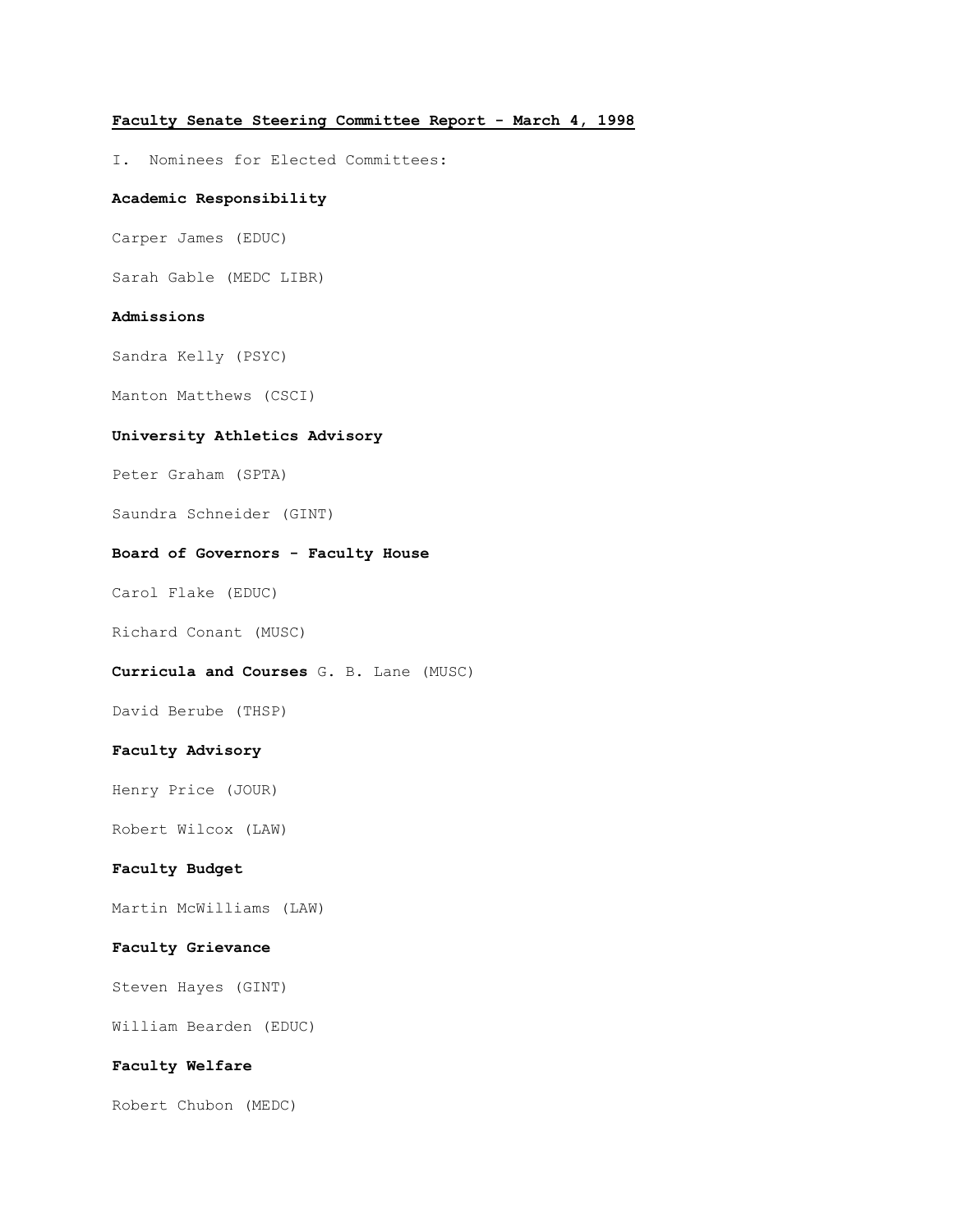Jerald Wallulis (PHIL)

#### **Honorary Degrees**

Ken Shin (SOCY)

Marilyn Chassie (NURS)

# **Instructional Development**

Bruce Konkle (JOUR)

Sheryl Russell (NURS)

Michael Welsh (EDUC)

# **Libraries**

W. E. Sharp (GEOL)

Joan Donohue (BADM)

#### **Patent and Copyright**

Ramesh Tripathi (MEDC)

Victor Giurgiuti (ENGR)

### **Savannah River Review**

Maureen Sanderson (HEAL)

### **Scholastic Standards & Petitions**

Gary Reeves (BADM)

Wiebke Strehl (GERM)

#### **Scholastic Standards & Petitions**

Gail Whirman-Elia (MEDC)

# **(Continuing Education)**

## **Tenure Review Board**

Wolfgang Elfe (GERM)

Ann Dreher (THSP)

# **University Disability Affairs**